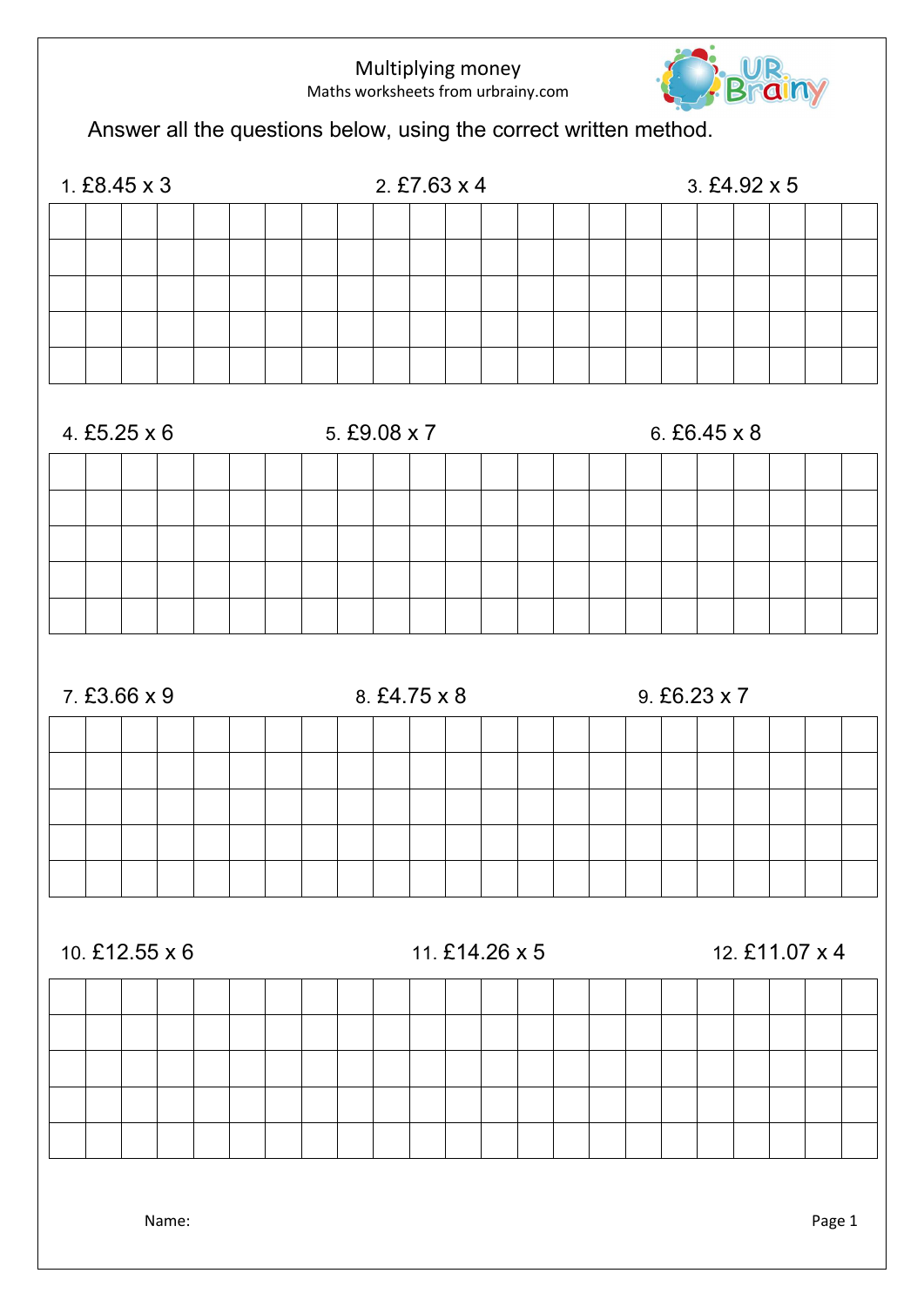

Answer all the questions below, using the correct written method.

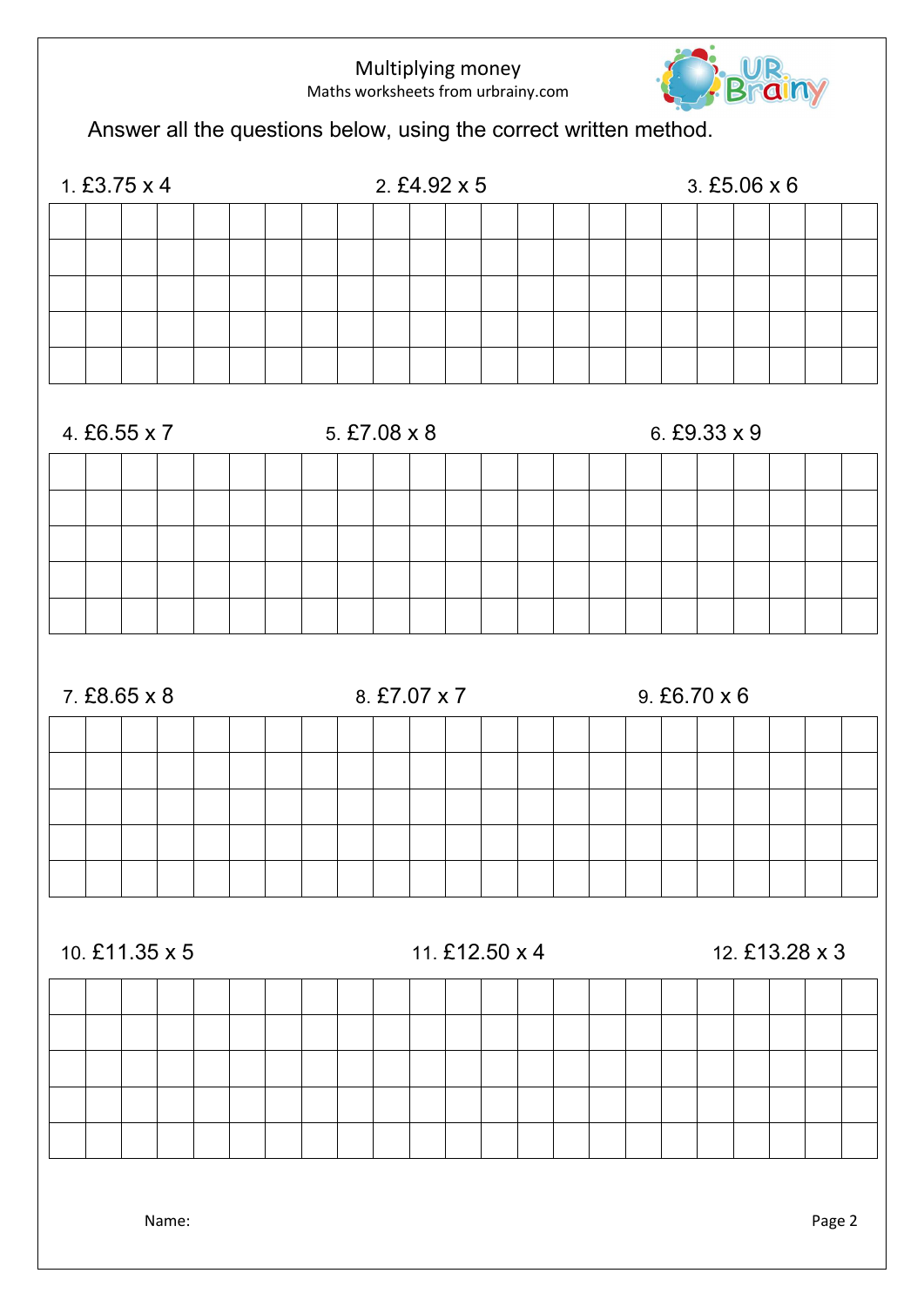

Answer all the questions below, using the correct written method.

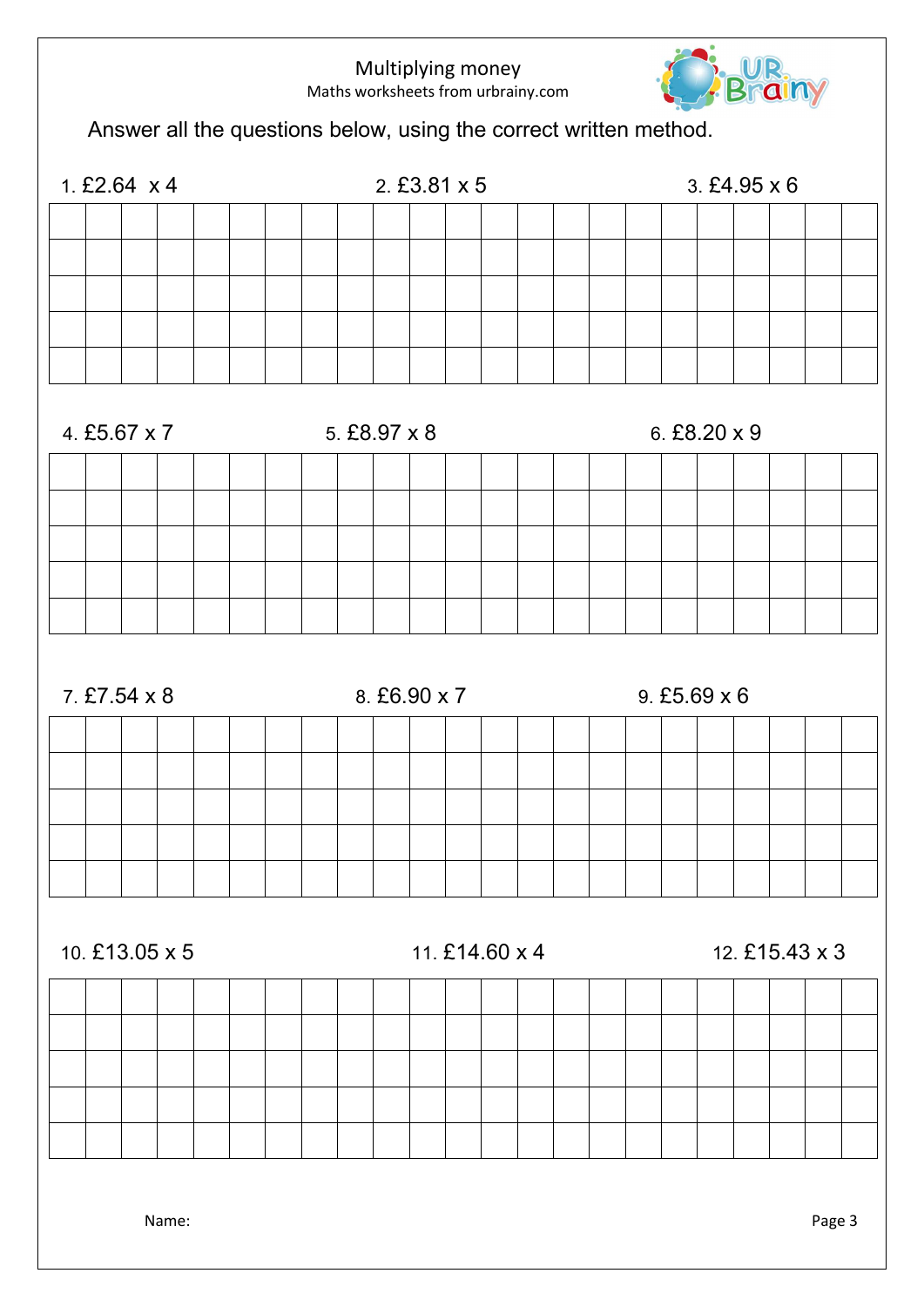

Answer all the questions below, using the correct written method.



Name: Page 4